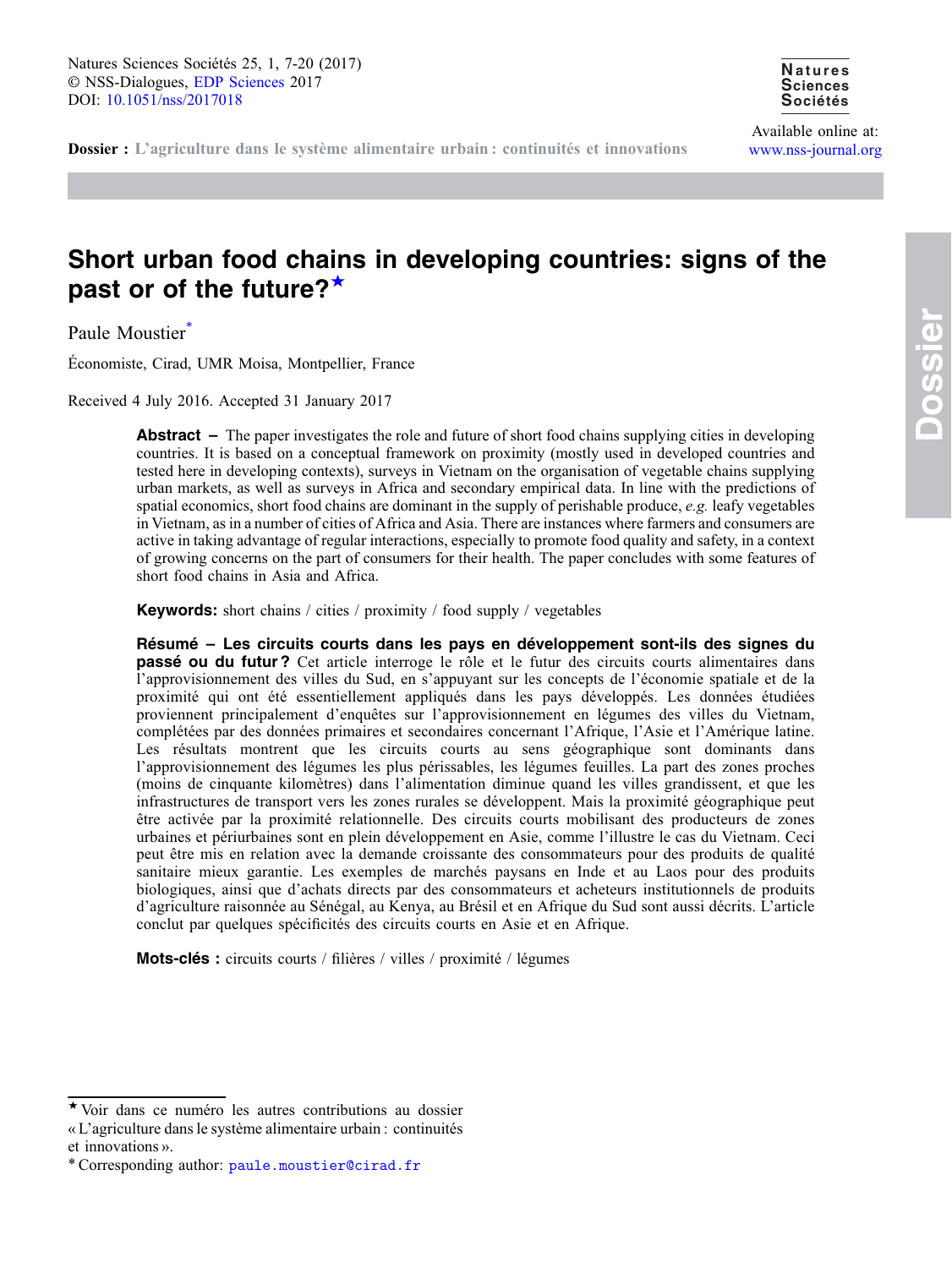## Introduction

## Paper focus and outline

The paper investigates the characteristics, role and future of short food chains supplying cities in developing countries.<sup>1</sup> Many studies ascribe to short food chains excellent (although not always thoroughly measured) social, economic and food contributions (starting from the seminal [United Nations Development Program](#page-12-0) [\(UNDP\), 1996;](#page-12-0) [De Zeeuw](#page-11-0) et al., 2011; [FAO, 2012](#page-11-0)). On the other hand, some researchers document the modernization of transportation, logistics and distribution which favour long chains and large-scale specialized production [\(Ellis and Sumberg, 1998;](#page-11-0) [Reardon, 2015;](#page-12-0) [Vidal, 2011\)](#page-12-0). Hence there are questions about the importance and viability of agriculture located near the city as well as short food chains.

In this paper, we argue that short food chains in developing countries have specific comparative advantages and drawbacks relative to long chains and that there are indeed complementarities between the two. In line with the predictions of [Von Thünen \(1875\)](#page-13-0), short food chains are especially robust in the case of perishable produce and difficulties in transportation, and they tend to give way to longer chains when transportation is improved and pressure on urban land increases. Yet, there are forces other than the value of the commodity relative to transportation cost that explains their longevity, especially the growing concerns over food safety, making consumers increasingly interested in getting their supply from well-identified production areas. Hence, short food chains are not remnants of a past characterized by poor transportation infrastructure and cities of low population density. They are, rather, in a growing number of cases, signs of innovative behaviour displayed by farmers, consumers and sometimes governmental and non-governmental organizations.

The paper is organized as follows. First, we summarize the insights on geographical and relational proximity and how they highlight the role and future of short food chains, even though these have mostly been applied to developed countries, and present the sources of data. The results are displayed in a subsequent section, followed by a discussion and conclusion.

#### The advantages of geographical proximity

The role of geographical proximity in the supply of perishable crops was modelled by Von Thünen in his analysis of agricultural land use according to location done in 1826 ([Von Thünen, 1875;](#page-13-0) [Huriot, 1994](#page-11-0)). According to his model, land is allocated as a function of the use which brings the highest land rent, and can be sketched as concentric circles relative to the city centre. Land rent is defined as the share of the output by area after deduction of production and transport costs. The most profitable and intensive land use by unit area, and commodities with high value relative to transport costs, are found near the city centre. This is typically the case for perishable fruit and vegetables.

Von Thünen is recognized as the founder of location theories ([Fujita, 2010\)](#page-11-0) and the relevance of his predictions regarding land use around cities (in terms of nature of products and production methods) has been evidenced in a number of empirical applications, also recently [\(Cherif, 2014](#page-10-0); [Wästfelt and Zhang, 2016\)](#page-13-0). Yet the original model displays some limitations. In particular, it has been argued that in industrial societies, the share of transportation cost in the total cost decreases, and dominant factors in the locating and the intensity of production are soil quality, regional specialization and competition between agriculture and urban development. However, the model would have some validity in less developed regions ([Sinclair, 1967;](#page-12-0) [Huriot, 1994](#page-11-0)).

## The advantages of relational proximity

The term relational proximity refers to the degree to which individuals interact and share values and knowledge (Cross et al.[, 2001;](#page-11-0) [Coenen](#page-11-0) et al., 2004). It is close to the notion of organized proximity as referred to by [Torre \(2000\).](#page-12-0) Organized proximity is indeed characterized by belonging to the same space of relationships (defined as a logics of adherence), as well as the sharing of values of representations, i.e., logics of similarity ([Gilly and Torre, 2000](#page-11-0)).

While relational proximity has sometimes been presented as a substitute for geographical proximity [\(Cairncross, 2001\)](#page-10-0), it is increasingly acknowledged that they reinforce each other [\(Morgan, 2004](#page-12-0)), as short distances favour regular contacts between farmers and traders, and between farmers and consumers. Nevertheless, as Marsden et al. [\(2000, p. 425\)](#page-12-0) argue, "with a short food supply chain, it is not the number of times a product is handled or the distance over which it is ultimately transported which is necessarily critical, but the fact that the product reaches the consumer embedded with information". The same authors describe short food supply chains which are spatially extended, in addition to the ones characterized by face-to-face interactions, and

 $\overline{1}$ A preliminary version was presented in the  $5<sup>th</sup>$  AESOP Conference on Sustainable Food Planning, Montpellier, 28-29 October 2013. A substantial part of the data originates from projects supervised by the author within the Malica consortium (Markets and Agricultural Linkages for Cities in Asia) based in Vietnam, in particular the Susper project (Sustainable Peri-Urban Agriculture in South-East Asia) funded by the French Ministry of Foreign Affairs between 2001 and 2005.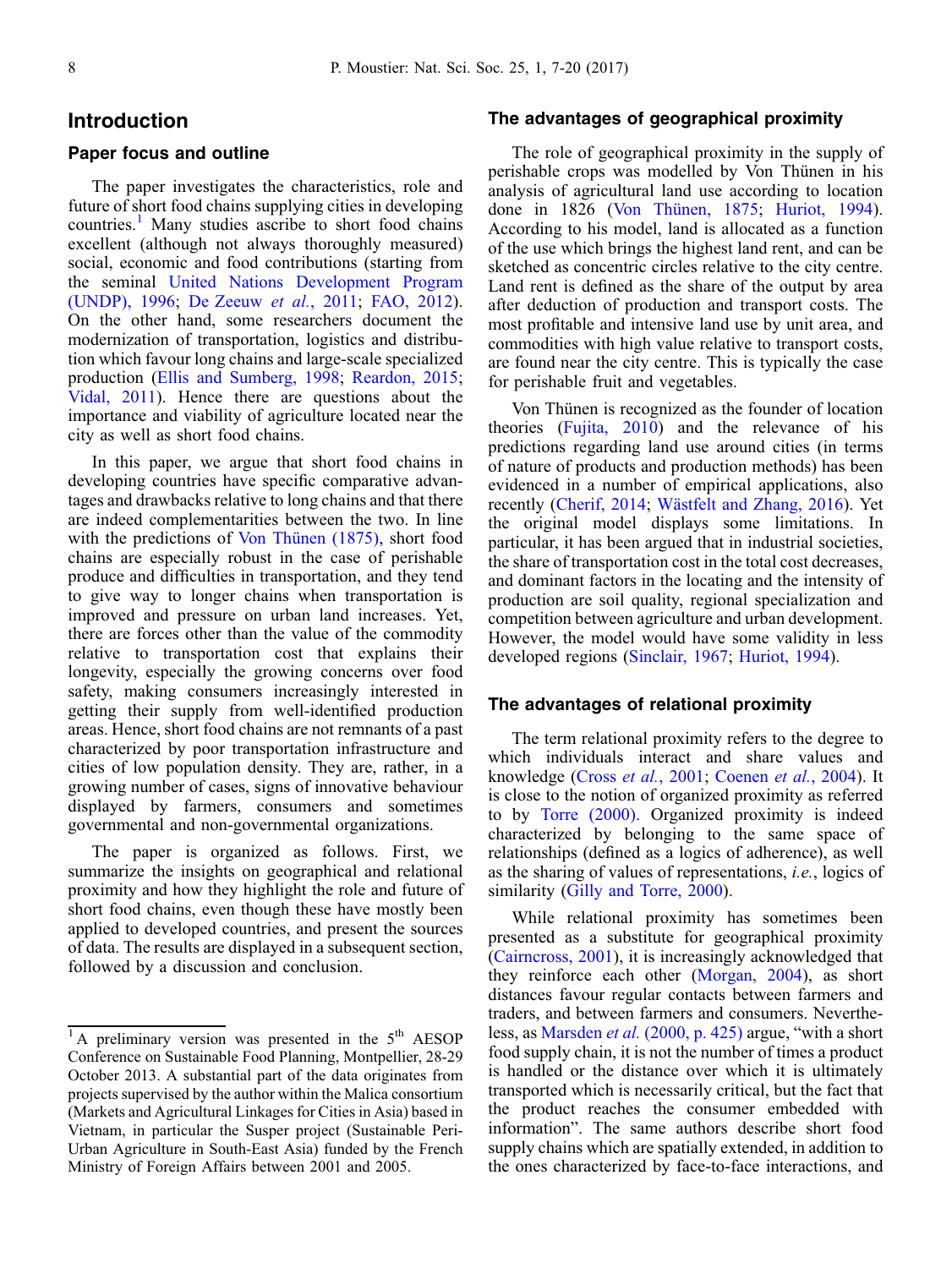the ones characterized by spatial proximity. Yet, relational proximity activates the potentials of geographical proximity and involves a lot of creativity on the part of producers and consumers, as well as new forms of distributors [\(Kebir and Torre, 2012](#page-11-0)). Relational proximity and consumer knowledge about the origin of food are at the core of the characterization of "short food supply chains" by [Renting](#page-12-0) et al. (2003). Direct links between farmers and consumers are efficient in the development of trust and loyalty, as well as some sense of responsibility on the part of farmers as regards food safety. The shortening of chains enables asymmetries of information between producers and consumers relative to quality to be reduced [\(Prigent-Simonin and Hérault-](#page-12-0)[Fournier, 2005\)](#page-12-0). Food safety refers to credence attributes not directly observable by the user, which create the most uncertainty concerning quality [\(Nelson, 1970](#page-12-0); [Darby and](#page-11-0) [Karni, 1973\)](#page-11-0).

In France, it is noted that producers in short chains choose practices that are meaningful with regard to the environment, to which they can relate more easily and turn to greater advantage in their direct communication with the consumer. In Brittany, the proportion of organic farmers among producers selling to consumers was 30% compared to 15% for other modes of sales at the time of the survey [\(Redlingshöfer, 2008](#page-12-0)). A recent study based on the 2010 census of French farms involved in fruit and wine production uses an econometric model to demonstrate that farmers who adopt the organic farming label are more likely to sell their produce through short food supply chains ([Aubert and Enjolras, 2016](#page-10-0)). In the USA, it was shown that consumers regularly buying directly from farmers are more sensitive to pesticide-free production (Bond et al.[, 2006](#page-10-0)). But it is difficult to find evidence in other contexts on the link between the promotion of quality attributes and the choice of direct marketing.

Direct sales have also been described as a way to develop solidarity between farmers and consumers. Community-supported agriculture is illustrated in France by  $AMAPs<sup>2</sup>$  reviewed by [Lamine \(2008\).](#page-11-0) "Alternative distribution food chains" have developed in opposition to the dominance of mass-scale and monopolistic distribution, which "disconnects production from consumption and relinks them through buying and selling" [\(Friedmann, 1994](#page-11-0), p. 272), using global sourcing to "transcend the constraints of localities and seasonality" [\(Morgan](#page-12-0) et al., 2006, p. 1).

## The combination of geographical and relational proximity

Food supply chains are characterized by varying degrees of the two forms of proximity previously described, and which can be combined [\(Aubry and Kebir,](#page-10-0) [2013](#page-10-0); [Kebir and Torre, 2012](#page-11-0); [Moustier, 2012](#page-12-0)). A typology of food chains in developed countries was proposed by [Aubry and Kebir \(2013\)](#page-10-0) [\(Tab. 1](#page-3-0)). For instance, box schemes engaged in by intermediaries are examples of supply chains which can be long in distance but short in organization as compared with AMAPs.

#### The limits of proximity

Mostly by definition, there is a geographical limit to the efficiency of face-to-face interactions, even when it is supplemented by organized proximity, modern technologies of communication and temporary geographical proximity at crucial stages of the transaction or innovation processes [\(Torre and Rallet, 2005\)](#page-12-0). Direct sales are commonly associated with niche markets, i.e., for organic food (even though the share of latter is growing in many countries). Upscaling success stories of alternative food networks may involve some integration into the conventional distribution system and loss of control over marketing ([Roep and Wiskerke, 2012](#page-12-0)). Hence, it may come at the expense of the interpersonal relationships and commitments which favour long-term efforts in terms of quality.

#### Paper objective

In what follows, we will investigate the role of geographical and relational proximity in the urban food supply of Hanoi, with some additional insights from selected African, Asian and Latin American countries. We will test two hypotheses drawn from the literature review: (i) perishable products are supplied by nearby production areas in a context of transport deficiencies and (ii) geographical proximity can be activated and combined with relational proximity by farmers willing to promote quality or environmental attributes.

## Method

Existing (patchy) data on the contribution of urban and peri-urban horticulture to feeding urban dwellers through self-consumption show highly variable results depending on the city, district or type of producer (see for instance [UAM, 2002\)](#page-12-0). In this paper, we focus on the role of short urban food chains in market supply. The revelation of the specific role of close versus distant production areas (or foodsheds) in urban food supply implies original sources of data. Putting in parallel what is produced in a year in a region with what is consumed in the city with available statistics gives a useful indication of the potential contribution of short urban food chains to urban food supply [\(Mai Thi Phuong Anh](#page-12-0) et al., 2004; [Ali](#page-10-0) et al.[, 2005\)](#page-10-0). However, this method has some limitations,

<sup>2</sup> Associations pour le maintien d'une agriculture paysanne.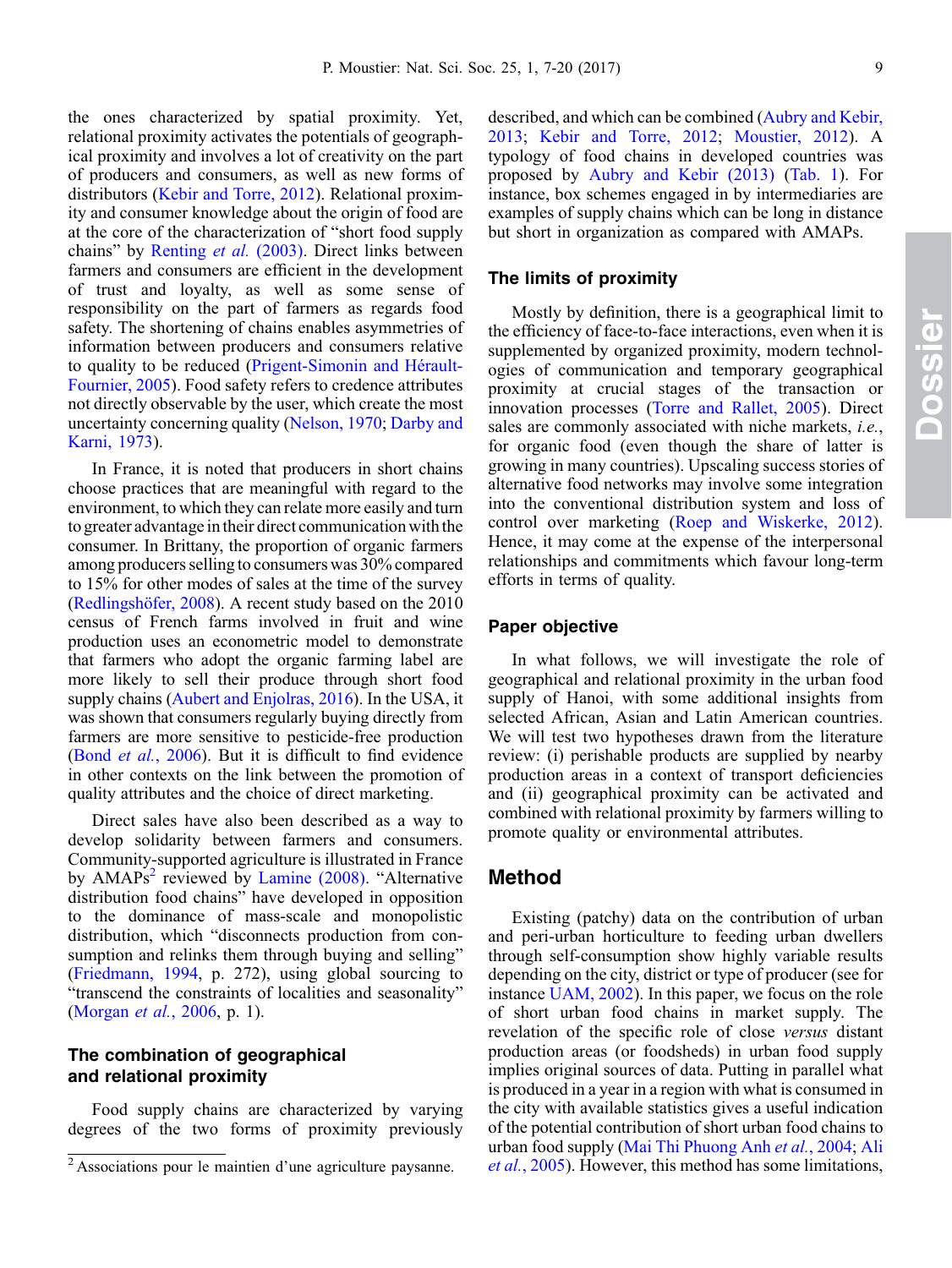|                        |      | Geographical proximity                                        |                                                                                     |
|------------------------|------|---------------------------------------------------------------|-------------------------------------------------------------------------------------|
|                        |      | Low                                                           | High                                                                                |
| Organized<br>proximity | Low  | Long loose supply chains, $e.g.$ for<br>international markets | Short supply chains with intermediaries,<br>e.g. for supermarkets                   |
|                        | High | Internet supply chains, e.g. box schemes                      | Direct relationships between farmers and<br>consumers, e.g. farmers' markets, AMAPs |

<span id="page-3-0"></span>Tab. 1. A typology of food chains based on proximity. Source: [Aubry and Kebir, 2013.](#page-10-0)

including difficulties in taking into account perishable, seasonal produce; accessing data on informal markets; and the fact that it does not consider the destination of produce. In Hanoi, between 2002 and 2005, we appraised precisely the role of urban, peri-urban and rural areas<sup>3</sup> in vegetable provisioning by surveys in wholesale and retail markets, with questions on origin and quantities of produce traded ([Moustier](#page-12-0) et al., 2004). This was conducted at different times of the year to take account of seasonal variations. The data collection was fraught with difficulties, as most fresh produce is sold either early in the morning or late in the evening or at night, and traders are reluctant to answer questions. The survey was updated in the summer of 2011 ([Sautier](#page-12-0) *et al.*, 2011).

In Africa, the existing data are patchy in terms of time and space coverage. Figures on the importance of urban and rural foodsheds in urban food markets using origin surveys have been gathered during case studies conducted in Central Africa between 1990 and 1995, mostly on vegetables ([Moustier, 2007\)](#page-12-0). The International Development Research Centre (IDRC) supported similar studies in Ghana via the International Water Management Institute (IWMI) [[Drechsel](#page-11-0) et al., 2004, [2007](#page-11-0)]. More recently, between 2002 and 2005, similar surveys were conducted in Laos ([Kethongsa](#page-11-0) et al., 2004) and Cambodia ([Sokhen](#page-12-0) et al., 2004). Other studies providing data on the market share of urban, peri-urban and rural agriculture include [Mai Thi Phuong Anh](#page-12-0) et al. (2004) for Hanoi, [Yi-Zhanh and Zhang \(2000\)](#page-13-0) for Shanghai, [Aubry](#page-10-0) et al. [\(2010\)](#page-10-0) for cities in Madagascar, and various sources quoted in the [Urban Agriculture Magazine \(2002\)](#page-12-0), special edition for the World Food Summit. Secondary data was also collected for other cities.

We also used consumer surveys and case studies of direct delivery schemes in Hanoi. Besides, we used secondary data on the organization of short food chains in Kenya, Senegal, South Africa and India.

# Results on urban vegetable supply in Vietnam

## Traditional short chains of perishable food based on geographical proximity

The market data on product origin confirm the importance of urban and peri-urban areas in the provision of perishable food commodities, including fresh perishable vegetables. Fresh vegetables supplied by urban and peri-urban agriculture are leafy vegetables such as morning glory, various varieties of cabbage, and lettuces. These vegetables are especially important for less wealthy consumers, as they are among the cheapest foodstuff, and an important source of micronutrients. They are highly perishable: after one day they are no longer fresh. In Hanoi in 2002, more than 70% of all leafy vegetables were sourced from a production radius of 30 km around the city, 95-100% of all lettuce came from less than 20 km away, while 73-100% of morning glory was harvested less than 10 km from the city [\(Moustier](#page-12-0) et al.[, 2004\)](#page-12-0). Leafy vegetables are sold through short chains: farmers commonly transport their produce for night wholesale markets by motorbike and sell to retailers. In the case of tomatoes, in the hot season where they are not produced locally, wholesalers are supplied by other wholesalers located in Dalat (1,000 km away) or China.

Hence, geographical proximity is still important in the supply of perishable vegetables, the production of which plays a strong role in the livelihoods of the poor, be they farmers or consumers. This is due to the high perishability of these vegetables, in line with the findings of Von Thünen ([Huriot, 1994\)](#page-11-0). The situation can change with the development of transportation and pressure on urban land, even though the role of close production

<sup>&</sup>lt;sup>3</sup> In this paper, we define urban areas (or agriculture) as areas (or agriculture) located inside the administrative boundaries of the city. As regards peri-urban areas (or agriculture), we consider the areas (or agriculture) near the city for which there is an alternative between agricultural and non-agricultural uses of natural and human resources, which commonly corresponds to a distance of 30 to 50 kilometers far from the city boundaries ([Moustier, 2007](#page-12-0)).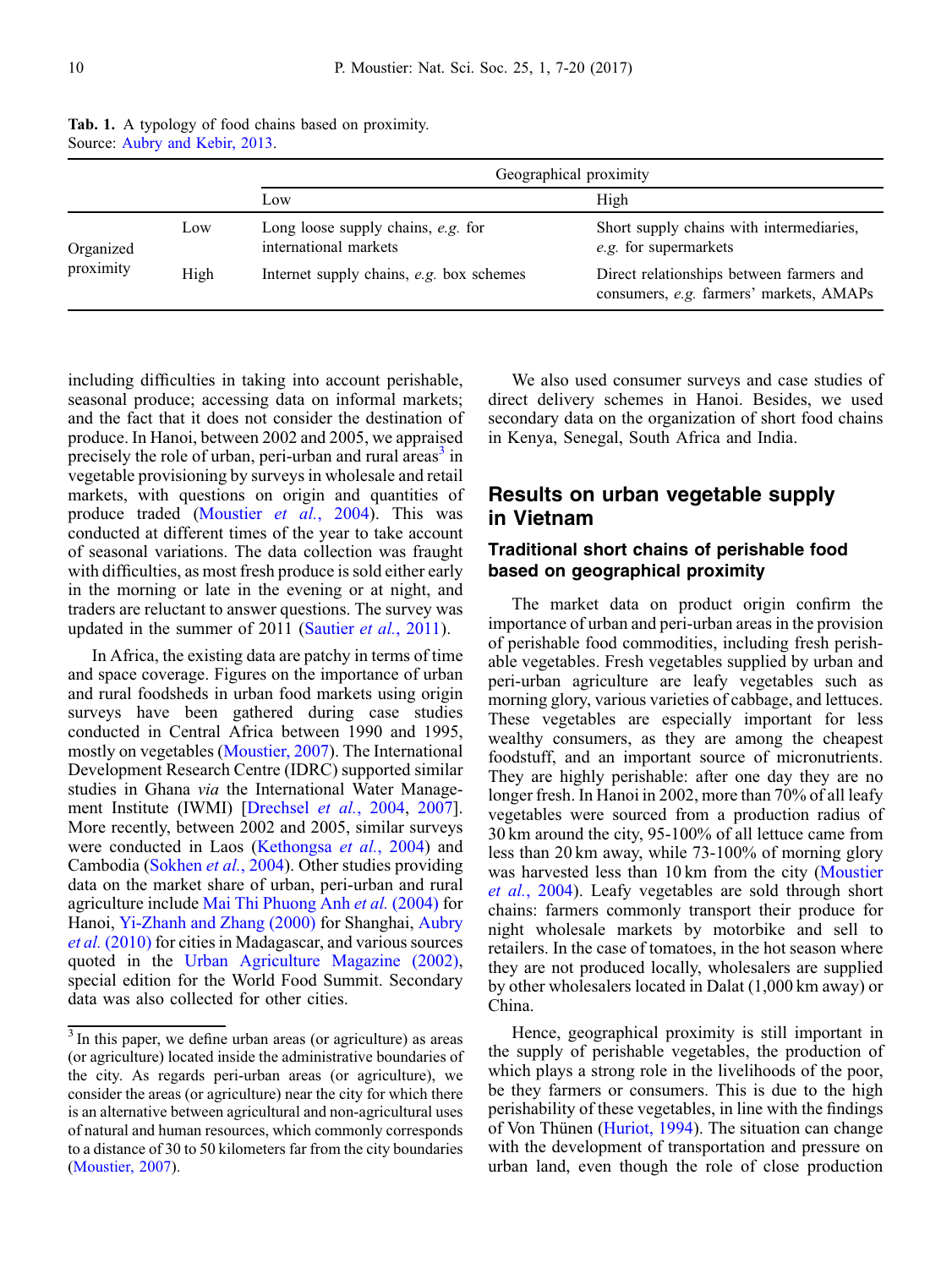areas remains major for highly perishable vegetables. A comparison of areas supplying Hanoi between 2002 and 2011 ([Sautier](#page-12-0) *et al.*, 2011) shows that metropolitan Hanoi (which has been extended) supplies 75% of water convolvulus (rather than 89% in 2002), and nearby rural provinces have increased their share of supply. Cucumber is no longer supplied by Hanoi province, but is sourced in nearby rural provinces.

## Short chains for quality vegetables (activated proximity)

#### Changes in consumer demand

The growing distrust of consumers in the safety of food is widely documented in both developed and transitional economies. In Asia, some authors consider that concern for food safety has emerged since food availability is no longer a concern and purchasing power has grown [\(Changchui, 2006;](#page-10-0) [Esguerra](#page-11-0) et al., 2006). Sources of food contamination have also increased. This is because of new industrial and domestic sources of pollution close to agricultural production areas, also because of the rise in the use of chemical inputs by farmers. A survey conducted in Vietnam in 2005 shows that 75% of the persons interviewed are extremely worried about food safety. For 57% of consumers, this is especially related to the presence of chemical residues in vegetables, fruit or meat (Luu et al.[, 2005](#page-11-0)). Tests on 144 samples of vegetables indeed revealed that 12% exceeded the authorized limits for pesticide residues [\(Vietnam Ministry of Agriculture](#page-12-0) et al., 2009). In Laos, among 126 urban respondents, most want to buy organic products (that cost as much as 20% more), the first reason being health concerns ([Chittanavanh](#page-10-0) *et al.*, 2005). In India, 33 interviewed experts declared that the main reason for organic purchases was health concerns [\(Chakrabarti, 2010](#page-10-0)).

## Short quality food chains: characteristics and development

Public and private stakeholders are responding variously to this new demand. The growth of supermarkets that communicate on food safety, and hence attract more consumers, has been documented by various authors [\(Maruyama and Trung, 2007;](#page-11-0) [Figuié and Bricas,](#page-11-0) [2010](#page-11-0); [Wertheim-Heck](#page-12-0) et al., 2015). It is paralleled with various public and private schemes for certification (including VietGAP or certification by the Plant Protection Department in Vietnam, organic certification in all countries at varying scales). The development of direct sales between farmers and consumers, in the form of short food chains, is another answer to consumer concerns for food safety and what farmers are doing in terms of quality.

When we studied the marketing strategies of farmer cooperatives involved in "safe vegetables" for Hanoi or Ho Chi Minh City (i.e., chemical-limited vegetables with certification by the Plant Protection Department), we found that direct sales by farmers to consumers in shops are common, while this is not observed in the case of conventional vegetables. The traditional chain of vegetables involves two or three intermediaries between farmers and consumers: collectors, wholesalers and retailers (wholesalers are sometimes also collectors and/ or retailers); the bulk of transactions take place in village fields and in night wholesale markets [\(Moustier](#page-12-0) et al., [2004](#page-12-0)). The survey conducted in 2002 on 491 farmers in Hanoi province shows that 65% of them sell to collectors in the field, while 27% sell in wholesale markets to wholesalers or retailers. Direct sales to consumers are only observed for 8% of farmers, and they mostly take place in village markets (only 1% of farmers sell to urban consumers). Short chains (with zero or one intermediary) involve 27% of all farmers ([To Thi Thu Ha, 2008](#page-12-0)).

When considering the outlets operated by "safe vegetable" groups and enterprises, the share of short chains is much larger than for vegetable farmers taken as a whole: in 2008, 54% of these units were selling to canteens; 33% to supermarket retailers; 12.5% to shop vendors; 8% to collectors and 8% to wholesalers. In the two latter cases, "safe vegetables" are not labelled differently from conventional vegetables and are sold at the same price, while at other outlets, the price difference is at least 50%. Food shops and short chains developed quickly between 2002 and 2007: in 2002, there were 22 points of sale for "safe vegetables", including 20% managed by cooperatives. In 2007, there were 54 points of sale, 70% of which were managed by cooperatives. In 2009, the number of shops was 78, including 24 managed by cooperatives and 54 by retailers buying from cooperatives. The big fall in the number of shops operated by cooperatives results fromtheincreaseinthe price of rent in a context of high pressure on land in Hanoi.

The development of short chains is also observed for organic vegetables, for which direct sales lend themselves to more sustainable arrangements than contract farming, as shown by the history of the development of the sector. The production of organic vegetables began in 1999 at the initiative of the NGO CIDSE. $4$  In 2002, Hanoi Organics, a private company, was distributing organic vegetables via its own shop, as well as delivering directly to consumers and to schools. The company signed two-year contracts with six producer families in Tu Liem district (Hanoi province) and 32 farmers in Chuong My district (then Ha Tay province), specifying the production regulations and frequency of controls,

<sup>&</sup>lt;sup>4</sup> Coopération internationale pour le développement et la solidarité.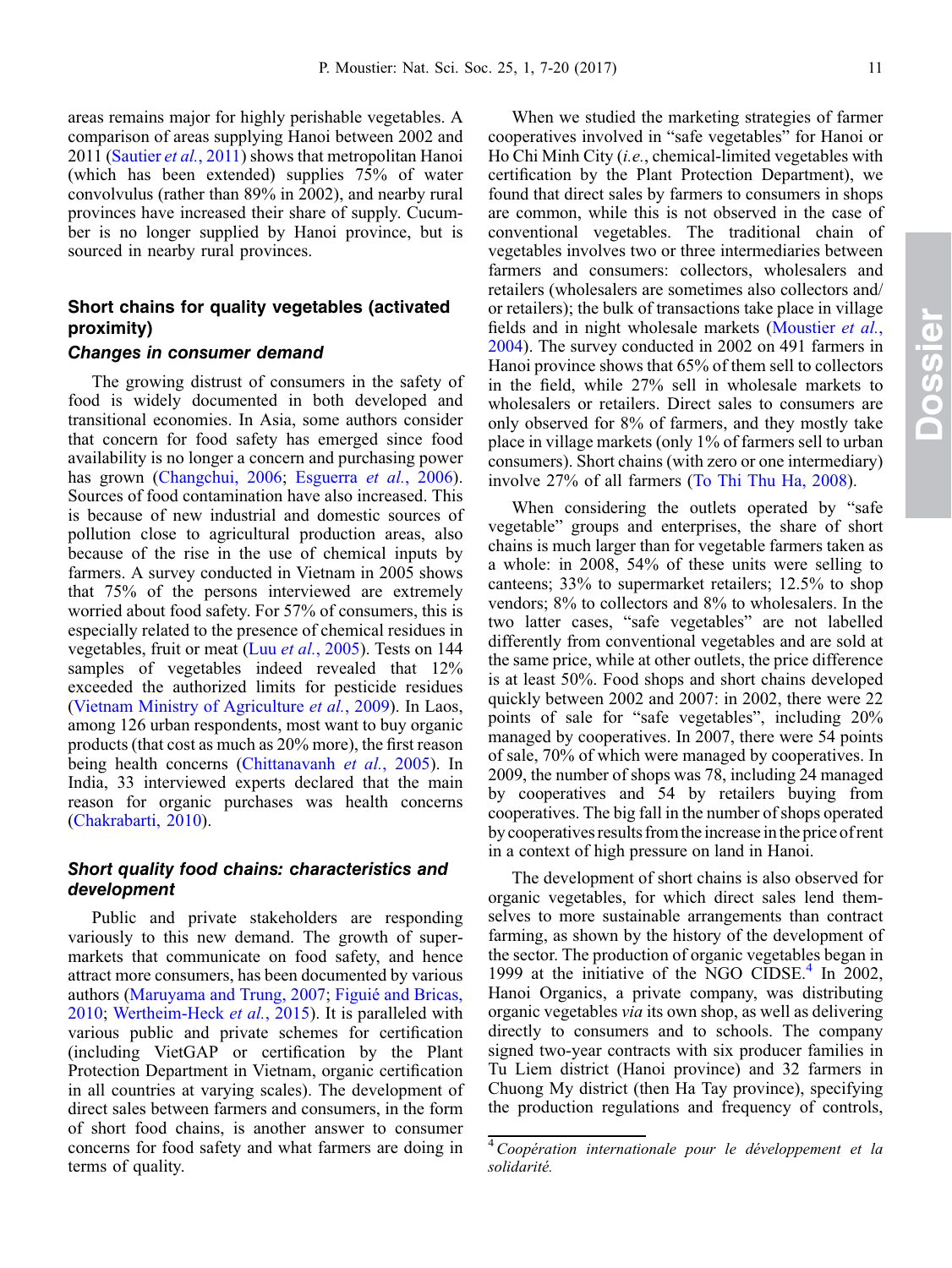while quantities and prices were renegotiated every three months (prices amounted to two to three times that of ordinary vegetables at producer and consumer levels). In 2005, the company stopped operating because of various management and logistics problems. Since 2008, the NGO "Action for the City" has supported a group of 70 organic vegetable growers (organized into eight subgroups) in Soc Son district, to provide home deliveries in Hanoi. In 2012, 400 consumers had subscribed to this system called "the organic bag scheme", with "rauthanhxuan" tagged on, drawn from the name of the producing village. They pay for packs of vegetables delivered weekly at stable prices (one USD per kilo for all types of vegetables all year round in 2011). This NGO has developed participatory certification of organic production, based on inspections by consumer groups and extension workers. In 2012, the marketing scheme was entirely managed by a social company *(i.e.*, a nonprofit Vietnamese company operated by two young investors). At present, due to difficulties in organizing home deliveries, most organic vegetables are distributed through speciality shops managed by independent retailers contracting with organic farmer groups ([Smith,](#page-12-0) [2016](#page-12-0); Nguyen Thi Tan Loc, Fruit and Vegetable Research Institute, personal communication).

## Advantages of short chains for quality assurance

According to focus groups (Figuié et al.[, 2004;](#page-11-0) [Luu](#page-11-0) et al.[, 2005\)](#page-11-0), the most convincing guarantee of food safety for consumers is for them to purchase produce from traders they know. All the interviewed consumers buying from Dang Xa stalls were regular, and nine of them (20%) shopped there every day ([Moustier and](#page-12-0) [Nguyen, 2010\)](#page-12-0). All mentioned food safety as the reason for going to these places. Other reasons include freshness (21%), acquaintance and trust (13%), reasonable price (21%). For 70% of the respondents, vegetable safety referred to the presence or absence of chemical residues. The purchasers felt reassured regarding vegetable safety because of information displayed at the shop, includingthe certificate, the place of production and information given by the sellers (26%), trust in the sellers, strengthened due to the fact that they are farmers (26%), and also because no health problems were experienced after consuming the purchased vegetables (44%). When asked if they had contacts with Dang Xa farmers outside of the retailing locations, all the respondents, except two, said they did not because the area was too far away or they were too busy to follow through on this.

## Conclusion on the Vietnam case

The geographical organization of the vegetables chains supplying Hanoi confirms the predictions of Von Thünen with regard to the evidenced relationship between distance to the city and type of vegetables supplied in terms of perishability (the more perishable, the less distant) – even though it may be brought back into question by the development of transportation and pressure on urban land. Short chains in the form of farmer groups supplying directly consumers or food caterers are commonly observed for vegetables labelled with specific quality attributes (and embedded with information), in line with the predictions of research on relational proximity. Yet, these chains are fragile due to difficulties encountered by farmers in organizing in-city deliveries, and they are increasingly replaced by longer chains with independent specialized retailers. We will now draw on some other cases in Asia and Africa to assess whether the Vietnam case has some genericity.

## Insights from other countries

#### The role of geographical proximity

The data from surveys in various cities of Africa and Asia confirm the importance of urban and peri-urban areas in the provision of perishable food commodities, including fresh perishable vegetables [\(Tab. 2](#page-6-0)). Fresh vegetables supplied by urban and peri-urban agriculture are leafy vegetables such as amaranth, morning glory, sorrel, bitter nightshade, cabbages, lettuces and spinach. These vegetables top the list of vegetables consumed in Africa and in Asia, along with onions and tomatoes. In African countries, freshness is an important criterion for consumers who often do not own a refrigerator. Leafy vegetables are mostly brought into town from distances of less than 30 km from city centre, be it in Africa or in Asia: the urban origin represents more than 70% of the data collected in all the cities investigated. In the case of less perishable vegetables, such as tomatoes and cabbage, which can stay fresh for a few days, supply varies from peri-urban to rural production and the periurban percentage of supply is highly variable depending on the city under study and season. Dry onion, which is even less perishable, originates only from rural areas or was imported in the investigated cities of Africa and Asia.

Short chains in terms of distance are generally also short in terms of number of intermediaries, the typical case being farmers selling directly to retailers, in wholesale markets or at the field [\(Moustier, 2007](#page-12-0)). However, difficulties in access to transport in some periurban areas may explain the existence of two intermediaries between farmers and consumers, as observed in Madagascar (Aubry et al.[, 2010\)](#page-10-0) or Cambodia [\(Sokhen](#page-12-0) et al.[, 2004\)](#page-12-0).

In summary, geographical proximity is still important in the supply of perishable food commodities in Africa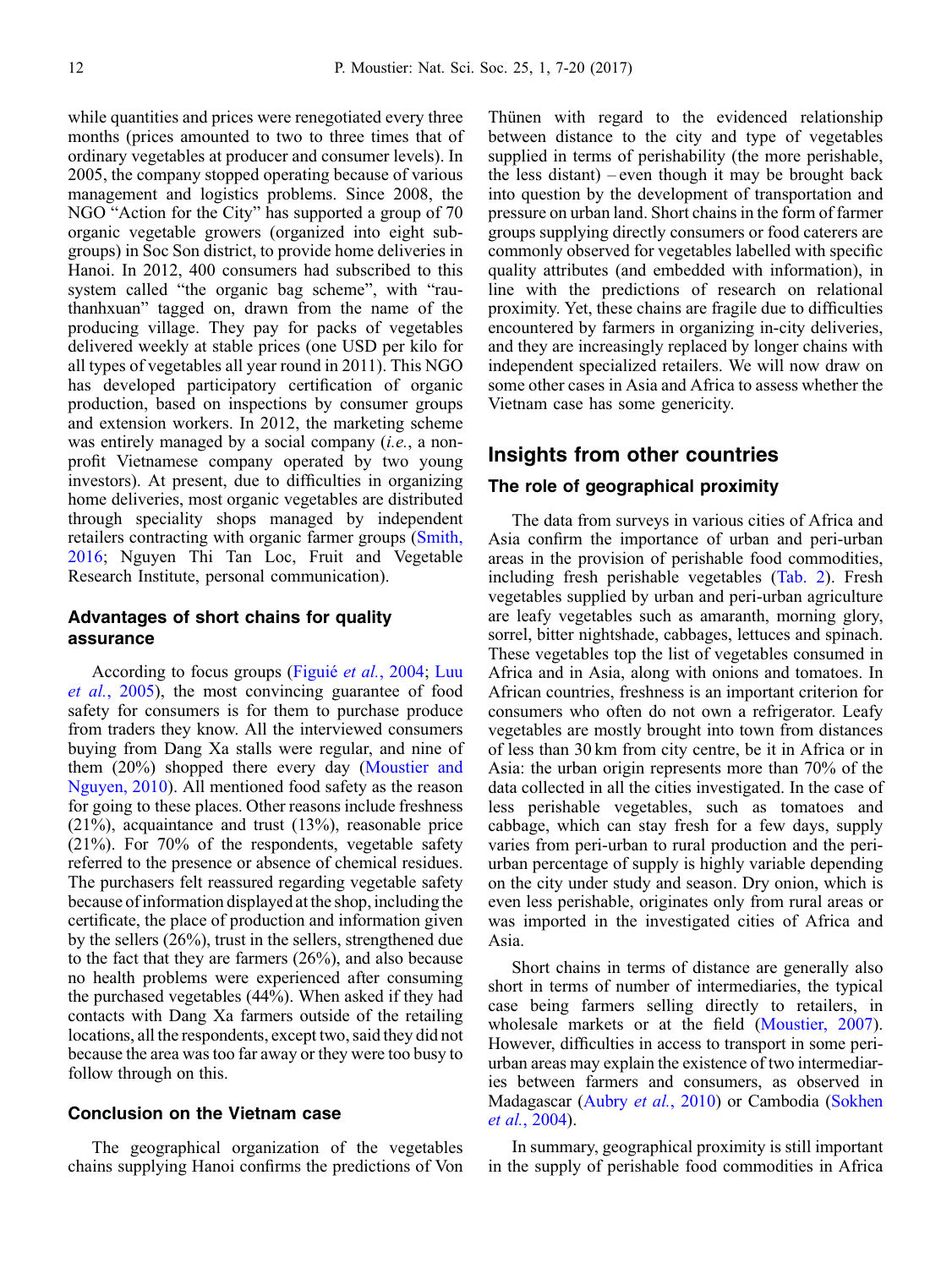Dossier

<span id="page-6-0"></span>Tab. 2. Percentage given to urban production in urban supply in various cities of Africa and Asia.

For the cities in boldface, the data stem from the author's surveys using a known protocol on origin surveys described in the method data; for the other sources, the data is commonly drawn from estimates of production and consumption. Sources: <sup>(1)</sup> [Moustier, 1996](#page-12-0); <sup>(2)</sup> [David, 1992](#page-11-0); <sup>(3)</sup> [Dongmo, 1990](#page-11-0); <sup>(4)</sup> [David and Moustier, 1993](#page-11-0); <sup>(5)</sup> [Laurent, 1999;](#page-11-0) <sup>(6)</sup> [Jacobi](#page-11-0) et al.[, 2000;](#page-11-0) <sup>(7)</sup> [Mbaye and Moustier, 2000](#page-12-0); <sup>(8)</sup> [Drechsel](#page-11-0) et al., 2007; <sup>(9)</sup> [Danso and Drechsel, 2003](#page-11-0); Cofie et al.[, 2003;](#page-11-0) <sup>(10)</sup> [Aubry](#page-10-0) et al., 2010; <sup>(11)</sup> [Moustier](#page-12-0) et al., 2004; [Mai Thi Phuong Anh](#page-11-0) et al., 2004; <sup>(12)</sup> [Sokhen](#page-12-0) et al., 2004; <sup>(13)</sup> [Kethongsa](#page-11-0) et al.[, 2004](#page-11-0); (14) [Yi-Zhanh and Zhang, 2000](#page-13-0). See also [Urban Agriculture Magazine \(2002\)](#page-12-0), special edition for the World Food

Summit for other figures.

|                                        | Leafy vegetables | Tomato                          | Dry onion | All vegetables |
|----------------------------------------|------------------|---------------------------------|-----------|----------------|
| <b>Brazzaville</b> $(1990)^{(1)}$      | 80%              | 20%                             | $0\%$     |                |
| <b>Bangui</b> $(1992)^{(2)}$           | 80%              | 40%                             | $0\%$     |                |
| Yaoundé $(1990)^{(3)}$                 | 80%              | 25%                             | $0\%$     |                |
| <b>Bissau</b> $(1993)^{(4)}$           | 90%              | 50%                             | $0\%$     |                |
| Nouakshott $(1999)^{(5)}$              | 90%              | 10%                             |           |                |
| Dar es Salaam $(2000)^{(6)}$           |                  |                                 |           | 90%            |
| Dakar $(2000)^{(7)}$                   |                  |                                 |           | 60%            |
| Kumasi (2007) <sup>(8)</sup>           | Lettuce: $100\%$ | 45%                             |           |                |
| Accra $(2000)^{(9)}$                   |                  |                                 |           | 90%            |
| Antananarivo $(2005)^{(10)}$           | Watercress: 100% | 90%                             | $0\%$     |                |
| Hanoi $(2002-2003)^{(11)}$             | 70%              | 0 to $75\%$ depending on season | $0\%$     | 40%            |
| <b>Phnom Penh</b> $(2002-2003)^{(12)}$ | $100\%$          | 0 to $50\%$ depending on season | $0\%$     |                |
| <b>Vientiane</b> $(2002)^{(13)}$       | 100%             | 20 to 100% depending on season  | $0\%$     |                |
| Shanghai $(2000)^{(14)}$               |                  |                                 |           | 60%            |

and Southeast Asia, especially for leafy vegetables, which play a major role in the livelihoods of the poor, be they farmers or consumers. This is due to the high perishability of these vegetables, in line with the findings of Von Thünen [\(Huriot, 1994](#page-11-0)).

#### The role of activated proximity

Direct sales between farmers and consumers for organic products are observed in other countries. This is the case in Vientiane, Laos, for vegetables and rice sold at a weekly farmers' market supported by Helvetas (a Swiss NGO). It was opened in 2006 on a square next to the most important national landmark in Vientiane, That Luang. Around 40 sellers are present, including 20 organic farmers. The frequency of the market was once a month at the beginning, growing to twice a week in 2009, with ten tonnes of commodities sold ([Pham, 2009\)](#page-12-0). In 2013, the quantities sold were estimated at 250 tonnes, and a new market was opened (Chao Fa Ngum), with an exchange of two tonnes of commodities sold by 53 households. The commodities are certified by a government certification scheme.<sup>5</sup>

In India, about 20 farmers located around Aurangabad (a city of 900,000 inhabitants) sell their vegetables through a weekly urban organic bazaar (mostly for vegetables), and also an urban shop (mostly for grains and processed food products). Around 20 farmers at a time sell at the organic bazaars, while a total of 2324 farmers were registered in 2006-2007, a number that has increased since 2004. The bazaar and the shop were opened by the Institute for Integrated Rural Development (IIRD), a self-governing organization which established standards and community-based certification for organic production ([Joshi and Hioki, 2012;](#page-11-0) Joshi et al.[, 2012](#page-11-0)). IIRD promotes the organization of produce collection and distribution (including a truck service for farmers, getting farmers to indicate their willingness to sell and to specify the nature of their produce), with a commission. They also pay for the rental of the market place and shop. Registered consumers are informed about the nature of produce available in the market so that losses are minimized. Local certification is obtained (for free) by mutual farmer inspections and through "eco-volunteers" (people usually working near the vegetable farms). The bazaars are visited by around 150 consumers, more wealthy than the average city consumer. With retailing prices higher by 10%, farmers selling there have experienced rising incomes. The irregular nature of vegetable production is a major drawback in all direct sales by organic or integrated pest management (IMP)

<sup>5</sup> [http://jclao.com/new-organic-market-opens-at-chao-fa](http://jclao.com/new-organic-market-opens-at-chao-fa-ngum-park/)[ngum-park/](http://jclao.com/new-organic-market-opens-at-chao-fa-ngum-park/)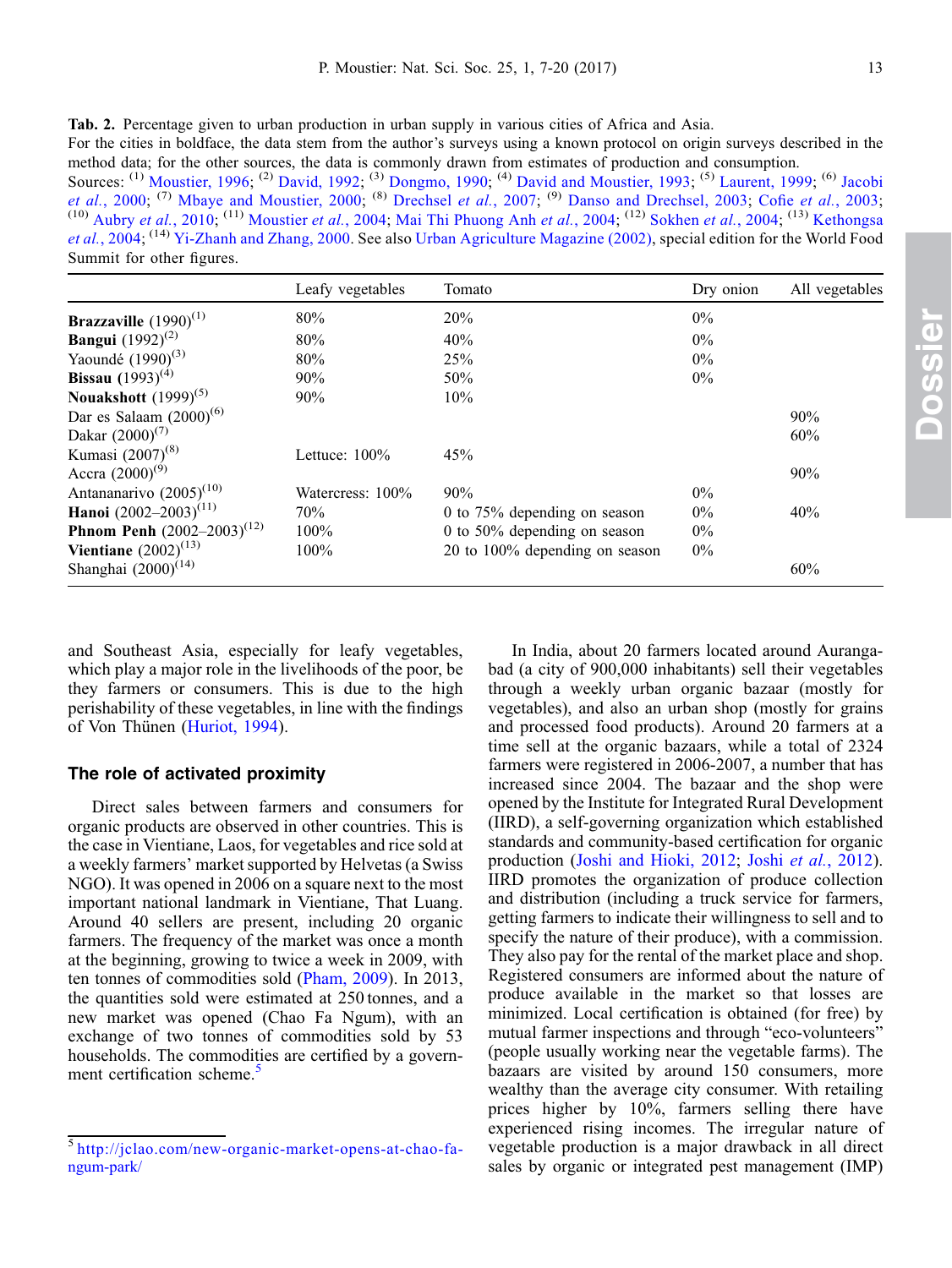farmers, as they are tempted to buy from other sources in addition to their own supplies, which then makes it more difficult to guarantee the safety of the produce [\(den](#page-10-0) [Braber, 2006](#page-10-0)).

In Brazil, short food chains have been fostered by the "Fome Zero" programme (including the Food Purchase Programme), started in 2012. This programme supported getting supplies to unprivileged consumers through local family agriculture. This came about in three main ways: the programme of food acquisition through family agriculture, with a government organization in charge of supply from family farms for establishments like hospitals or churches; programme of food for schools, where schools buy products from farms in the communes, and pay a premium of 30% for organic produce; and the opening of farmer markets, feria livres [\(Rochette, 2012](#page-12-0); [Moruzzi-Marques and Moal, 2014\)](#page-12-0). As farmers know the profile of the end-consumers, they are willing to minimise chemical inputs. In Santa Catarina State, they say that the programmes have improved their social network and image vis-à-vis consumers [\(Rochette,](#page-12-0) [2012](#page-12-0)). Around Sao Paulo, 50 farmers were supplying 9,000 financially disadvantaged persons in 2012. These producers' incomes are higher by 36% than incomes of neighbouring farmers not participating in the Food Purchase Programme ([Moruzzi-Marques and Moal,](#page-12-0) [2014](#page-12-0)).

In Africa, it is more difficult to identify initiatives by farmers or consumers for direct linkages. Health concerns are less documented and may be less prevalent because of low purchasing power and education. Yet, a survey of 356 consumers in Senegal showed that the first two factors influencing purchase decisions are: (i) trust in the vendor and (ii) safety of food. They complain about increased occurrence of illness, one possible source being the growing use of pesticides by farmers. Half of those interviewed worry about food safety [\(Badj, 2008](#page-10-0)).

In Kenya, in 2007, the Kenya Institute of Organic Farming (KIOF), set up in 1986 with the support of a German NGO, attempted to develop a direct marketing initiative [\(Freidberg and Goldstein, 2011](#page-11-0)). Some 30 growers and 50 customers (mostly expatriates) were involved in it. KIOF dealt with the logistics of collection and delivery. The scheme was closed six months after it started as it faced a number of difficulties, including unreliability of transportation, lack of diversity and poor quality of commodities, no sense of community among the consumers, lack of commitment by KIOF. The authors feel that those problems were heightened by the choice of rural rather than peri-urban farmers, which underscores the relationship between geographical and relational proximity.

In Senegal, the NGO ENDA PRONAT has developed chemical-free agriculture in peri-urban Dakar. It has set up a system of internet booking and delivery to subscribers in a cultural centre in town. The suppliers are members of the Federation of Agri-pastors of Diender, located 50 km from Dakar ([ENDA PRONAT,](#page-11-0) [2013](#page-11-0)).

In South Africa, a box scheme has been established by the NGO Abalimi to facilitate the marketing of vegetables produced by dwellers of Cape Town slums [\(Hoekstra and Small, 2010\)](#page-11-0). Abalimi deals with the collection, packaging and distribution operations, mostly to primary schools (15-20 in total).

# Variant and invariant features

The review shows that, as in Vietnam, short food chains have developed in the last 15 years, from the initiative of farmers or supporting agencies to promote some specific attributes of food, in terms of quality or origin. The motivation to promote specific attributes of the process of production which address consumer concerns (reduction in chemical residues), and in this way, yield additional incomes for farmers, seems to be the primary driver of such schemes. Yet, these chains show much diversity in terms of the nature of marketing (farmer markets, farmer shops, direct delivery with orders, box schemes), the quality attribute brought to the fore (from chemical-limited to organic), the type of certification (none, community-based, government), commodities, the nature of support and trends of growth [\(Tab. 3\)](#page-8-0). Even though they are all induced by some external organization, be it an NGO or governmental, they vary in the degree and length of dependence on this support.

Finally, even when there is expansion of the initiative, its share in the total food supply is very low (less than 5% of total supply), and direct marketing between farmers and consumers is very difficult to sustain because of logistics issues.

It should also be highlighted that in Africa, relational proximity between farmers and traders, and between traders in the chain of collectors-wholesalers-retailers, is observed in all types of food chains, short or long, in the form of regular relationships, often based on kinship or family links ([Chaléard, 1996](#page-10-0); [Lyon, 2000;](#page-11-0) [Galtier and](#page-11-0) [Egg, 2003](#page-11-0); [Fafchamps, 2004;](#page-11-0) [Moustier, 2012;](#page-12-0) [Soullier,](#page-12-0) [2013](#page-12-0)). It may be combined with a competitive market structure, or with oligopolies, as is the case with cereals, the storage and wholesale of which is controlled by traders who are powerful in terms of investments, bargaining power and capacity to give credit to their suppliers. The less risky the supply of the product, the more the competition and coordination by prices, as shown in the comparison between dry cereals versus irrigated rice in Mali ([Galtier and Egg, 2003](#page-11-0)). Chains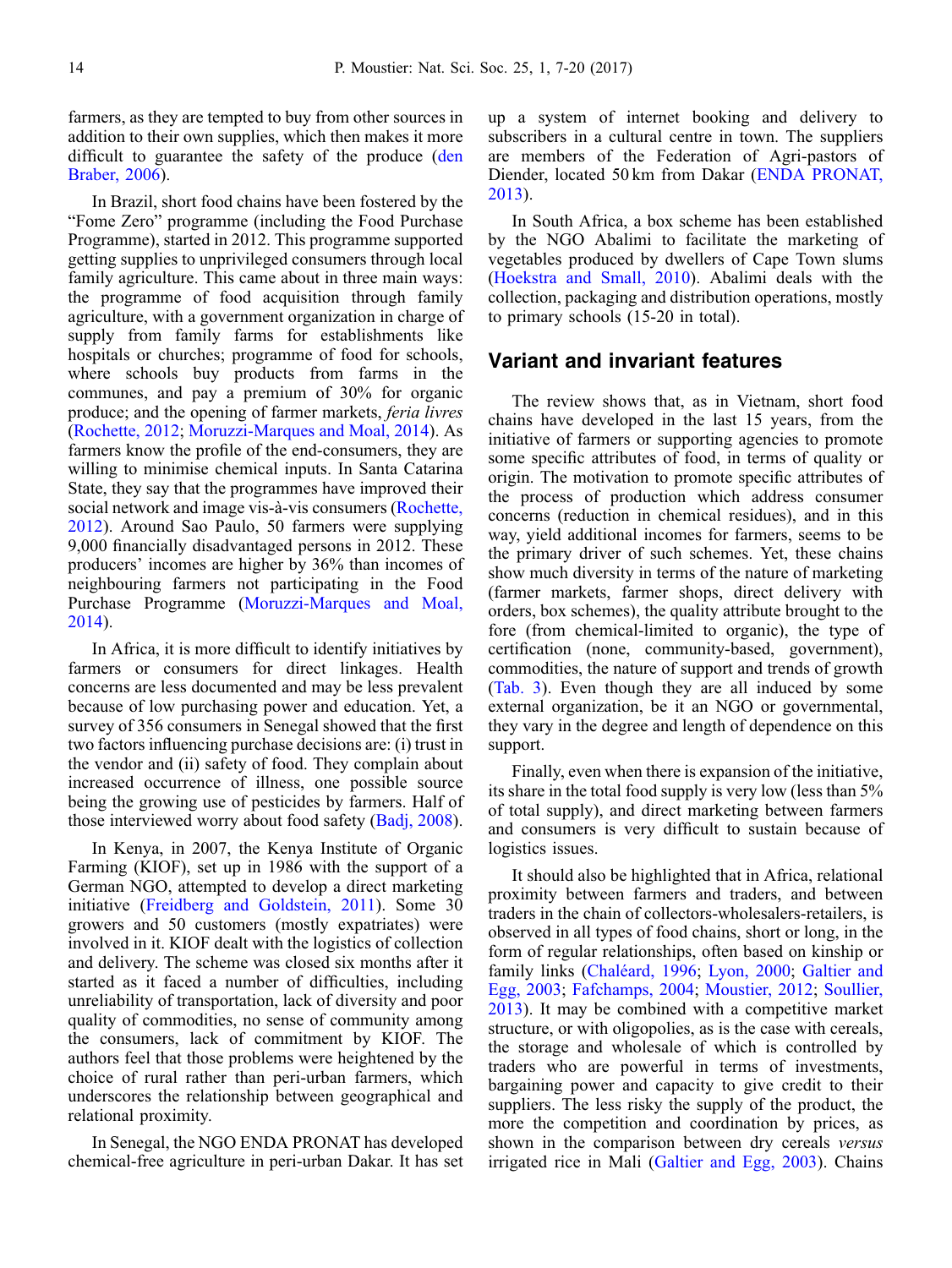<span id="page-8-0"></span>

|                 | Source                                                 | marketing<br>Type of                               | Support                                            | Quality           | Certification             | Communication                  | Commodities                          | Trend                                        |
|-----------------|--------------------------------------------------------|----------------------------------------------------|----------------------------------------------------|-------------------|---------------------------|--------------------------------|--------------------------------------|----------------------------------------------|
| Senegal         | ENDA PRONAT<br>(2013)                                  | Direct delivery<br>(consumers)                     | Local NGO                                          | Chemical-<br>free | $\tilde{z}$               | consumer visits<br>Website,    | Vegetables<br>Cereals                | Stable                                       |
| Kenya           | Goldstein (2011)<br>Freidberg and                      | Box (consumers)                                    | Mixed NGO                                          | Organic           | Community                 | Consumer visits                | Vegetables<br>Cereals                | Drop                                         |
| Africa<br>South | Hoekstra and<br><b>Small</b> (2010)                    | Box (schools)                                      | Mixed NGO                                          | Chemical-limited  | $\mathsf{S}^{\mathsf{O}}$ | consumer visits<br>Newsletter, | Vegetables                           | Stable                                       |
| Vietnam         | Author                                                 | Farmer shops                                       | Government in<br>first years                       | Chemical-limited  | Government                |                                | Vegetables                           | then decrease<br>$(2002 - 2007)$<br>Increase |
| Vietnam         | Author                                                 | Box (consumers)                                    | International NGO,<br>then local NGO,<br>then none | Organic           | Community                 | consumer visits<br>Website,    | Vegetables                           | then decrease<br>$(2008 - 2012)$<br>Increase |
| Laos            | Author                                                 | Farmer market                                      | International NGO,<br>then government              | Organic           | Government                | $\overline{\phantom{a}}$       | Vegetables,<br>processed<br>products | Increase                                     |
| India           | Joshi and Hioki<br>(2012)                              | Farmer market                                      | Local NGO                                          | Organic           | Community                 | I                              | Vegetables                           | Increase                                     |
| <b>Brazil</b>   | Moruzzi-Marques<br>and Moal (2014);<br>Rochette (2012) | Direct delivery<br>Farmer market<br>(institutions) | Government                                         | Chemical-limited  | Community                 |                                | Vegetables,<br>cereals               | Increase                                     |

Tab. 3. Summary of case studies on short quality food chains in developing or emerging countries. Tab. 3. Summary of case studies on short quality food chains in developing or emerging countries.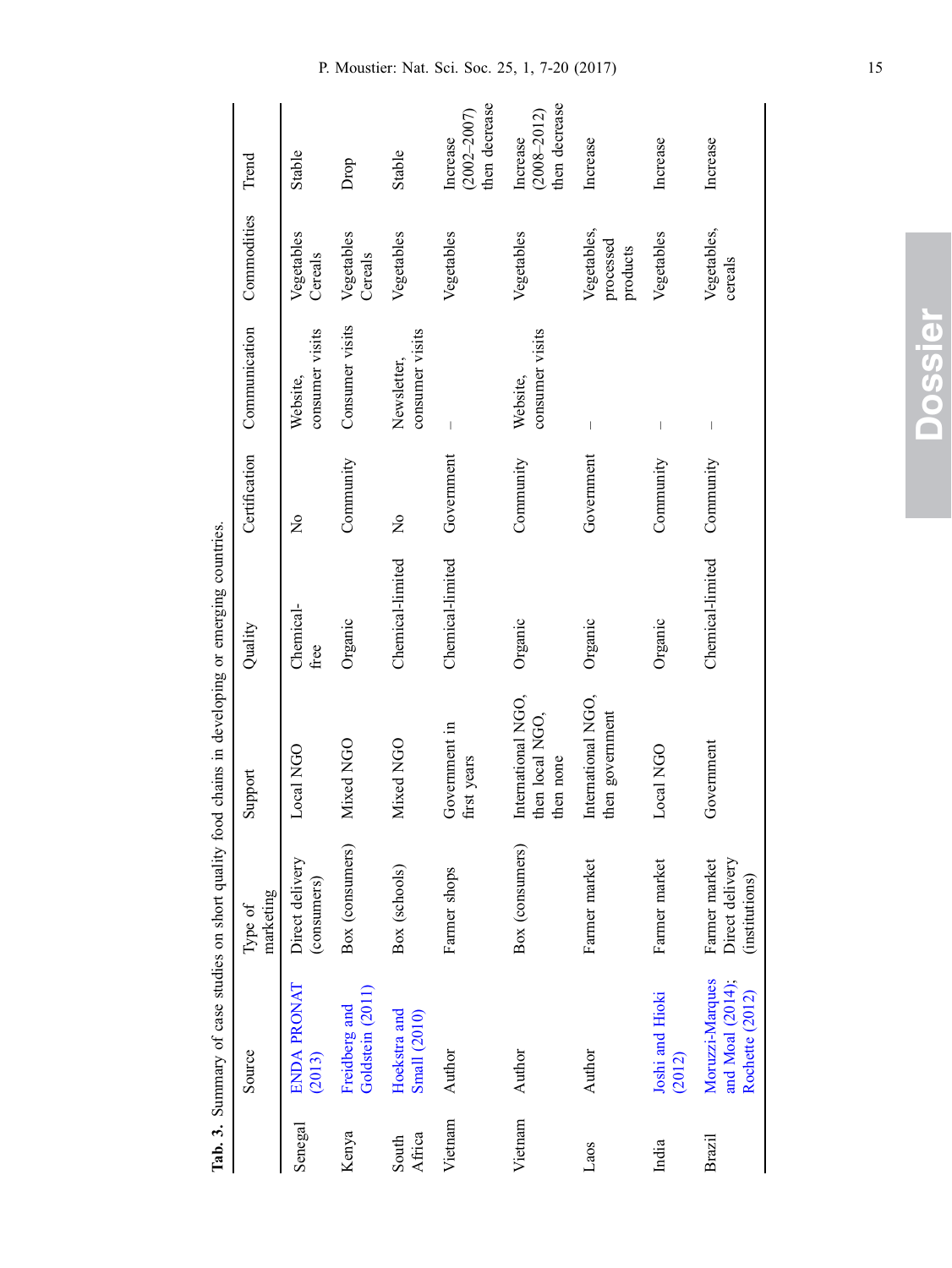|                         |          |                                                                                                                                                                        | Geographical proximity                                                               |
|-------------------------|----------|------------------------------------------------------------------------------------------------------------------------------------------------------------------------|--------------------------------------------------------------------------------------|
|                         |          | Low                                                                                                                                                                    | High                                                                                 |
| Relational<br>proximity | Moderate | Long chains from rural areas for<br>conventional products                                                                                                              | Short chains for conventional perishable<br>products (mediated through wet markets). |
|                         | High     | not very relevant, except for contractual<br>arrangements between urban retailers and<br>specialized rural farmer groups; emerging<br>fair trade for domestic markets] | Direct relations between farmers and<br>consumers for quality products               |

Tab. 4. A typology of food chains in Africa and Asia based on proximity. Source: adapted from [Aubry and Kebir \(2013\)](#page-10-0).

from peri-urban agriculture are characterized by fewer intermediaries and more frequent commitments (in terms) of regularity of purchases) between farmers and buyers than longer chains. Geographical and relational proximity are not disconnected; the facility of face-to-face interactions favours relational proximity. These forms of chain organization and relational proximity are observed in Southeast Asia, although the degree of family and ethnic links is weaker than in Africa [\(Moustier, 2012\)](#page-12-0).

New forms of direct sales or short chains between producers and consumers have emerged with the growing concerns over food safety. These are in the form of farmer markets or shops, or some form of consumer delivery by farmer groups. In these schemes, relational proximity is higher than in conventional chains, especially in delivery schemes: there is an exchange of information on the production process, and consumers may commit themselves to buy at stable prices and accept the contents of the bags delivered to them.

Rural food chains with high relational proximity between farmers and consumers or farmers and retailers are not frequently observed. There are contractual schemes linking supermarkets and rural farming groups specializing in some vegetables, but in this case, there is commonly an imbalance in terms of negotiating capacity in favour of the buyer ([Boselie](#page-10-0) et al., 2003), so that contractual arrangements relates to vertical integration rather than to relational proximity. However, we can quote the interesting example of emerging fair trade in Vietnam for export as well as domestic (urban) markets, involving such produce as coffee, tea, cashew nuts and organic rice.<sup>6</sup> Here, transactions are governed by contracts guaranteeing stable prices and some form of organized temporal proximity with regular visits to the farms by the buyers.

The characterization of African and Asian food chains based on degree of geographical and relational

proximity is summarized in Table 4. It is close to the typology of [Aubry and Kebir \(2013\)](#page-10-0) for developed countries, but it indicates the moderate relational proximity characterizing food chains of conventional products (conventional in the sense that they are not embedded with information on origin or quality). It also shows the dominance of short chains (zero or one intermediary between farmer and consumer) for the perishable vegetables, in line with the predictions of Von Thünen. Finally, it highlights that relational proximity between farmers and consumers is observed in chains which are short in distance, and not in long chains, which may be put in relation with the low penetration of internet food trade.

## **Conclusion**

The paper gives an overview of the old and new characteristics of geographical and relational proximity in urban food supply in developing countries. It is mainly based on research in Vietnam, with some additional insights from other countries of Africa, Asia and Latin America. It is based on a conceptual framework combining two aspects of proximity. The first one, geographical proximity, links the origin of food to its perishability and to transportation difficulties, the more perishable food being produced close to cities. This framework is still relevant in Vietnam as in many countries of Africa and Asia. The second one, relational proximity, links the organization of food chains –, with few intermediaries between farmers and retailers, or farmers and consumers, and frequent interactions between them – to consumer demand for information on the origin and production processes of food, as well as to their concern for the development of local economies. Geographical proximity favours relational proximity. Varying degrees of geographical and relational proximity result in a typology of food chains, as developed by [Aubry and Kebir \(2013\)](#page-10-0).

<sup>6</sup> <http://www.mdivietnam.com/wordpress/>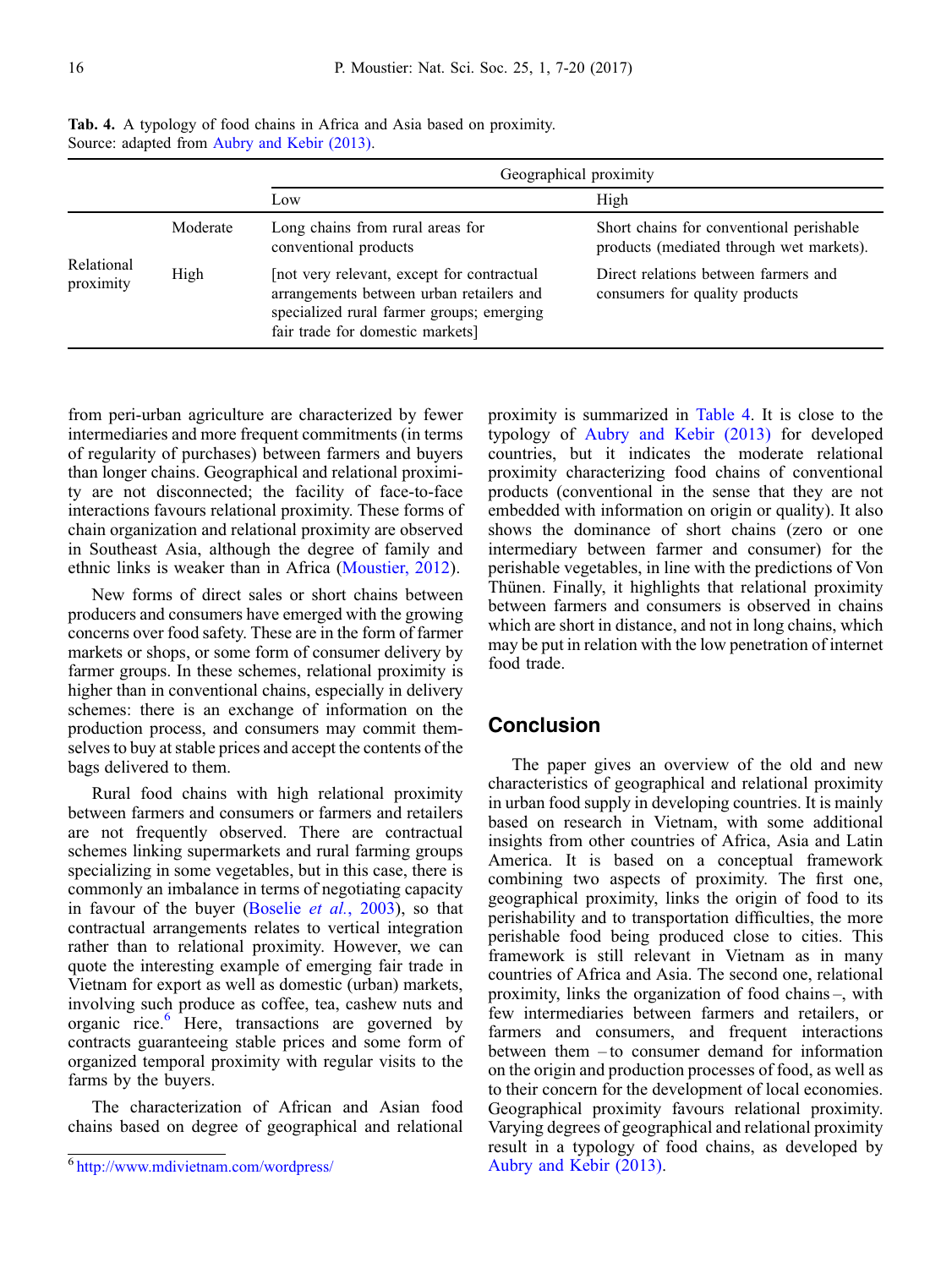<span id="page-10-0"></span>In Vietnam, short chains have developed in the last fifteen years in response to increasing consumer concerns over food safety. They take the form of farmers supplying consumers at delivery points or shops, farmers delivering to shop retailers or food caterers. They are combined with the promotion of vegetables produced as "safe" or organic. These chains are embedded with information in the sense of [Marsden](#page-12-0) et al. (2000). Yet direct farmer marketing is constrained by logistics issues. More generally, experiences of direct marketing in developing countries are dependent on the support of NGOs or development agencies and their share in the total food supply is of little significance.

We can sketch some differences in short chains as characterized in developed versus developing countries. First, in developing countries, because of transportation limitations, geographical proximity still has a strong rationale to be maintained for the supply of perishable produce, and this is enhanced by the growing direct and indirect costs of energy. Second, relational proximity is a characteristic of food chains, whatever their length, although it is higher in shorter chains. Third, the direct relationships between farmers and consumers, which are developing slowly, display lower levels of commitment on both sides than in developed countries and they are driven by consumer concerns over food safety, as well as government support to local family agriculture, rather than by consumer concerns over the environment or willingness to support local agriculture.

Some research perspectives are now indicated. The results discussed in this paper are based on patchy data which should be: (i) updated, especially the urban market surveys on food origin, and (ii) complemented by quantitative surveys, e.g. on how consumers, traders and consumers feel about the different forms of proximity. Moreover, most of the research results are about vegetables, and it is important to gather data on other commodities including staple foods, animal and processed products. The existing data indeed shows the high complementarity of urban, peri-urban and rural areas, as well as imports, in the total urban food supply. And there is still limited research on the performance of short versus long chains relative to environmental, social and economic objectives.

We would like to tentatively conclude that short food chains in developing countries are signs of the past if we consider that they have been protected by transportation deficiencies and that transportation improvement is a welcome sign of modernization. But they are a sign of the future if we consider that our survival is predicated on economising scarce energy resources, provided that economies of scale in logistics are improved in short chains. In the form of direct sales between farmers and consumers combined with quality labelling, they are also a sign of the future (or of a brighter present) because they reflect the growing sense of responsibility of farmers and consumers about the consequences of their transactions on the health and well-being of citizens.

# References

- Ali M., de Bon H., Moustier P., 2005. Promoting the multifunctionality of urban and peri-urban agriculture, Urban Agriculture Magazine, 15, 9-11.
- Aubert M., Enjolras G., 2016. Do short food supply chains go hand in hand with environment-friendly practices? An analysis of French farms, International Journal of Agricultural Resources, Governance and Ecology, 12, 2, 189-213.
- Aubry C., Kebir L., 2013. Shortening food supply chains: A means for maintaining agriculture close to urban areas? The case of the French metropolitan area of Paris, Food Policy, 41, 85-93.
- Aubry C., Dabat M.-H., Mawois M., 2010. Fonction alimentaire de l'agriculture urbaine au Nord et au Sud : permanence et renouvellement des questions de recherche. Communication au symposium Innovation and sustainable development in agriculture and food (ISDA), 28 juin-1 $er$ juillet, Montpellier, France.
- Badj S., 2008. Promoting organic and IPM market in Senegal, Pesticidenews, 79.
- Bond J. K., Thilmany D., Bond C.A., 2006. Direct marketing of fresh produce: understanding consumer purchasing decisions, Choices, 21, 4, 229-236.
- Boselie D., Henson S., Weatherspoon D., 2003. Supermarket procurement practices in developing countries: Redefining the roles of the public and private sectors, American Journal of Agricultural Economics, 85, 5, 1155-1161.
- den Braber, K., 2006. Developing local marketing initiatives for organic products in Asia. A guide for small and medium enterprises, Hanoi, IFOAM.
- Cairncross F., 2001. The death of distance: How the communications revolution is changing our lives, Harvard, Harvard Business Press.
- Chakrabarti S., 2010. Factors influencing organic food purchase in India– expert survey insights, British Food Journal, 112, 8, 902-915.
- Chaléard J. L., 1996. Temps des villes, temps des vivres. L'essor du vivrier marchand en Côte d'Ivoire, Paris, Karthala.
- Changchui H., 2006. Foreword, in Esguerra E.E., Cadilhon J. J., Shepherd A.W. (Eds.), Proceedings of the FAO/AFMA workshop on quality and safety in the traditional horticultural marketing chains of Asia, Bangkok, FAO/ AFMA, p. iii.
- Cherif M., 2014. Dynamique de l'agriculture périurbaine autour des villes moyennes : l'exemple de la ville de Mahdia (Tunisie), Les Cahiers d'Outre-Mer, 263, 349-366.
- Chittanavanh P., Sipaseuth K., Roder W., 2005. The potential for organic agriculture in Laos, Vientiane, Lao Agricultural Data Base, NAFRI, [http://lad.nafri.org.la/fulltext/3781-0.](http://lad.nafri.org.la/fulltext/3781-0.pdf) [pdf.](http://lad.nafri.org.la/fulltext/3781-0.pdf)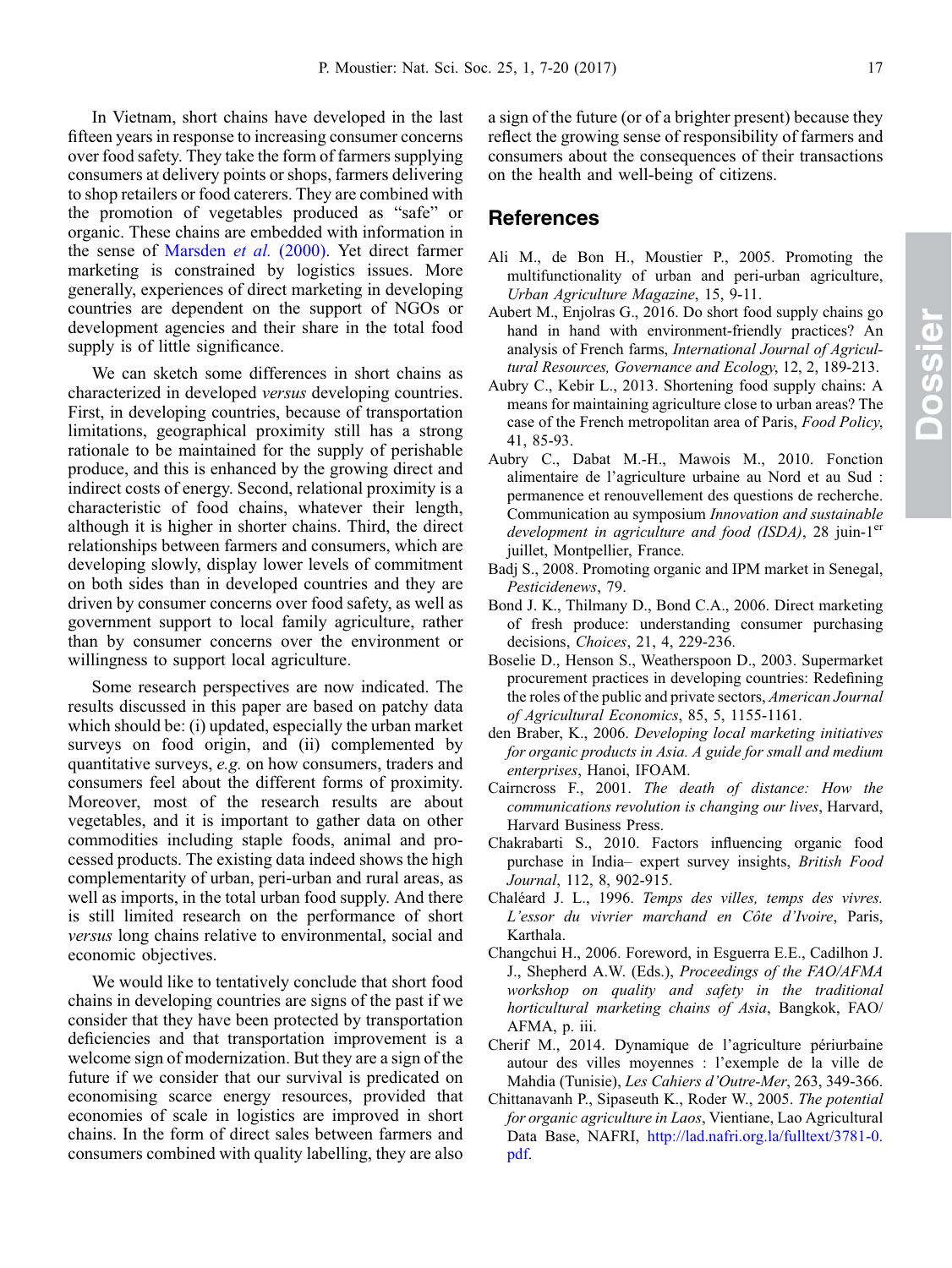- <span id="page-11-0"></span>Coenen L., Moodysson J., Asheim B.T., 2004. Nodes, networks and proximities: on the knowledge dynamics of the Medicon Valley biotech cluster, European Planning Studies, 12, 7, 1003-1018.
- Cofie O., Veenhuizen R., Drechsel P., 2003. Contribution of urban and peri-urban agriculture to food security in Sub-Saharan Africa. Paper presented at the Africa session of  $3<sup>rd</sup> WWF$ ,  $17<sup>th</sup> March$ , Kyoto.
- Cross R., Rice R.E., Parker A., 2001. Information seeking in social context: Structural influences and receipt of information benefits, IEEE Transactions on Systems, Man, and Cybernetics, 31, 4, 438-448.
- Danso G., Drechsel P., 2003. The marketing manager in Ghana, Urban Agriculture Magazine, 9, 7.
- Darby N.R., Karni E., 1973. Free competition and the optimal amount of fraud, Journal of Law and Economics, 16, 1, 67-88.
- David O., 1992. Diagnostic de l'approvisionnement de Bangui en légumes. Mémoire de stage de l'ESAT, Montpellier, Supagro-IRC.
- David O., Moustier P., 1993. Systèmes maraîchers approvisionnant Bissau : résultats des enquêtes, Document de travail, Cirad/UR ECO-FIL, 7.
- De Zeeuw H., Van Veenhuizen R., Dubbeling M., 2011. The role of urban agriculture in building resilient cities in developing countries, Journal of Agricultural Science, 149, 153-163.
- Dongmo J.L., 1990. Approvisionnement alimentaire de Yaoundé, Yaoundé, CEPER.
- Drechsel P., Cofie O., Fink M., Danso G., Zakari F.M., Vasquez R., 2004. Closing the rural-urban nutrient cycle. Options for municipal waste composting in Ghana. Final scientific report (project 100376), Ottawa, IDRC.
- Drechsel P., Graefe S., Fink M., 2007. Rural-urban food, nutrient and virtual water flows in selected West African cities. IWMI Research Report 115, Colombo, Sri Lanka, International Water Management Institute.
- Ellis F., Sumberg J., 1998. Food production, urban areas and policy responses, World Development, 26, 2, 213-225.
- ENDA PRONAT, 2013. Vente de produits ASD, [www.](http://www.endapronat.org/index.php?lang=fr) [endapronat.org/index.php?lang=fr.](http://www.endapronat.org/index.php?lang=fr)
- Esguerra E., Cadilhon J.-J., Shepherd A.W., 2006. Proceedings of the FAO/AFMA workshop on quality and safety in the traditional horticultural chains in Asia Report, Bangkok, FAO/AFMA.
- FAO, 2012. Growing greener cities in Africa, Rome, FAO.
- Fafchamps M., 2004. Market institutions in sub-saharan Africa. Theory and evidence, Cambridge, MA, MIT Press.
- Figuié M., Bricas N., 2010. Purchasing food in modern Vietnam. When supermarkets affect the senses, in Kalekin-Fishman D., Low K.E.Y. (Eds.), Asian experiences in everyday life: Social perspectives on the senses. Aldershot, Hants, Ashgate, 177-194.
- Figuié M., Bricas N., Than V.P.N., Truyen N.D., 2004. Hanoi consumers' point of view regarding food safety risks: an approach in terms of social representation, Vietnam Social Sciences, 3, 101, 63-72.
- Freidberg S., Goldstein L., 2011. Alternative food in the global south: reflections on a direct marketing initiative in Kenya, Journal of Rural Studies, 27, 1, 24-34.
- Friedmann H., 1994. Distance and durability: Shaky foundations of the world food economy, in McMichael P. (Ed.), The global restructuring of agro-food systems, Ithaca and London, Cornell University Press, 258-277.
- Fujita M., 2010. The evolution of spatial economics: from Thünen to the new economic geography, Japanese Economic Review, 61, 1, 1-32.
- Galtier F., Egg J., 2003. Le « paradoxe » des systèmes d'information de marché (SIM): une clef de lecture issue de l'économie institutionnelle et de la théorie de la communication, Économie et sociétés, 37, 7-8, 1227-1260.
- Gilly J.P., Torre A., 2000. Proximity relations. Elements for an analytical framework, in Green M.B., McNaughton, R.B. (Eds.), Industrial Networks and Proximity, Aldershot, Ashgate Publishing, 1-16.
- Hoekstra F., Small R., 2010. Vegetable box scheme in Cape Town, South Africa, Urban Agriculture Magazine, 24, 17-21.
- Huriot J.M., 1994. Von Thünen: Économie et espace, Paris, Economica.
- Jacobi P., Amend J., Kiango S., 2000. Urban agriculture in Dar es Salaam: Providing an indispensable part of the diet, in Bakker N., Dubbeling M., Gündel S., Sabel-Koschella U., de Zeeuw H. (Eds.), Growing cities growing food: Urban agriculture on the policy agenda, Feldafing, DSE-ZEL, 257-278.
- Joshi A., Hioki, K., 2012. Organic bazaar consumers in India: a case study of the IIRD, India, Aurangabad, Journal of Food, Agriculture and Environment, 10, 2, 103-106.
- Joshi A., Kaneko J., Usami Y., 2012. Farmers' participation in weekly organic bazaars in Aurangabad, India, Journal of Rural Problems, 45, 175, 231-236.
- Kebir L., Torre A., 2012. Geographical proximity and new short supply food chains, in Lazzeretti L. (Ed.), Creative Industries and Innovation in Europe, Concepts, Measures, and Comparative Case Studies, New York, Routledge, 194- 202.
- Kethongsa S., Thadavong K., Moustier P., 2004. Vegetable marketing in Vientiane. Report FSP Project 2000-56, Montpellier, French Ministry of Foreign Affairs, [https://](https://agritrop.cirad.fr/544876/1/document_544876.pdf) [agritrop.cirad.fr/544876/1/document\\_544876.pdf.](https://agritrop.cirad.fr/544876/1/document_544876.pdf)
- Lamine C., 2008. Les AMAP: un nouveau pacte entre producteurs et consommateurs ? Éditions Yves Michel.
- Laurent M., 1999. L'approvisionnement de Nouakchott en légumes. Mémoire de Master, Montpellier, CNEARC/ Cirad/CNRADA.
- Luu H.M., Nguyen T.M.H., Nguyen T.T.M., Pham H.T., Tran H.N., Ngo N.H., 2005. The demand for organic agricultural products in Hanoi and Haiphong. Internal Report, Hanoi, Vietnam Farmers' Union, ADDA.
- Lyon F., 2000. Trust, networks and norms: the creation of social capital in agricultural economies in Ghana, World Development, 28, 4, 663-681.
- Mai Thi Phuong Anh, Ali M., Hoang L.A., To T.T.H., 2004. Urban and peri-urban agriculture in Hanoi: opportunities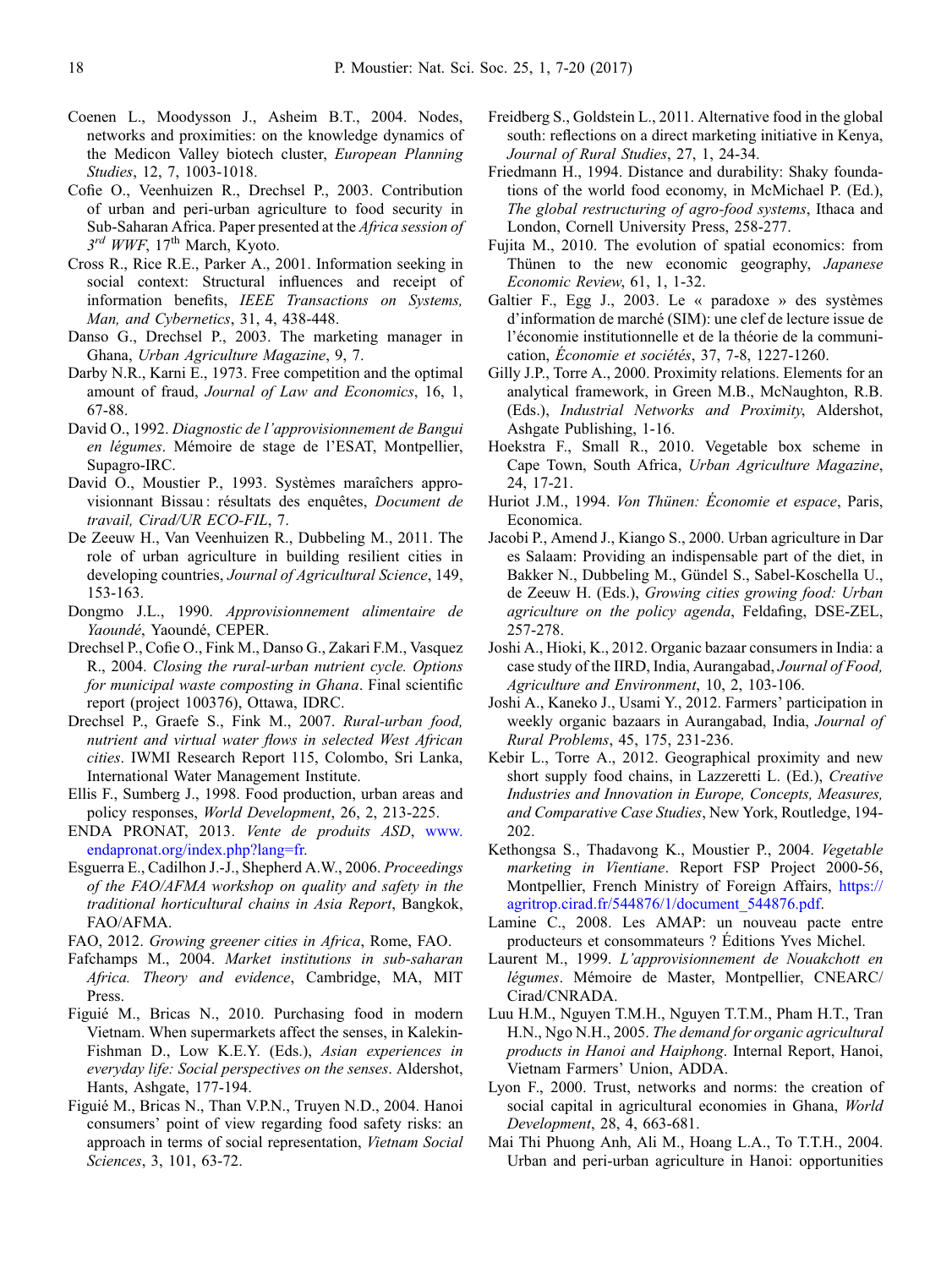<span id="page-12-0"></span>and constraints for safe and sustainable food production, AVRDC/Cirad, Technical bulletin, 32, [http://203.64.245.61/](http://203.64.245.61/fulltext_pdf/TB32.pdf) [fulltext\\_pdf/TB32.pdf.](http://203.64.245.61/fulltext_pdf/TB32.pdf)

- Marsden T., Banks J., Bristow G., 2000. Food supply chain approaches: exploring their role in rural development, Sociologia ruralis, 40, 4, 424-438.
- Maruyama M., Trung L.V., 2007. Supermarkets in Vietnam: opportunities and obstacles, Asian Economic Journal, 21, 1, 19-46.
- Mbaye A., Moustier P., 2000. Market-oriented urban agricultural production in Dakar, in Bakker N., Dubbeling M., Gündel S., Sabel-Koschella U., de Zeeuw H. (Eds.), Growing cities, growing food: Urban agriculture on the policy agenda, Feldafing, DSE-ZEL, 235-257.
- Morgan K., 2004. The exaggerated death of geography: learning, proximity and territorial innovation systems, Journal of economic geography, 4, 1, 3-21.
- Morgan K., Marsden T., Murdoch J. 2006. Worlds of food. Place, power and provenance in the food chain New York, Oxford University Press.
- Moruzzi-Marques P.E.M., Moal M.F.L., 2014. Le Programme d'acquisition des aliments (PAA) au Brésil : l'agriculture locale et familiale au coeur de l'action publique en vue de la sécurité alimentaire, VertigO, 14, 1-18.
- Moustier P., 1996. Organisation in the Brazzavillian vegetable market. Ph.D. thesis, London, Wye College, University of London.
- Moustier P., 2007. Urban horticulture in Africa and Asia, an efficient corner food supplier, Acta Horticulturae, 762, 239-247.
- Moustier P., 2012. Organisation et performance des filières alimentaires dans les pays du sud : le rôle de la proximité, Synthèse des travaux pour l'habilitation à diriger des recherches, UMR Moisa, Série Recherches, 7, [http://www1.](http://www1.montpellier.inra.fr/bartoli/moisa/bartoli/download/moisa2012_pdf/Cahier%20Recherche_7_2012.pdf) [montpellier.inra.fr/bartoli/moisa/bartoli/download/moi](http://www1.montpellier.inra.fr/bartoli/moisa/bartoli/download/moisa2012_pdf/Cahier%20Recherche_7_2012.pdf) [sa2012\\_pdf/Cahier%20Recherche\\_7\\_2012.pdf](http://www1.montpellier.inra.fr/bartoli/moisa/bartoli/download/moisa2012_pdf/Cahier%20Recherche_7_2012.pdf).
- Moustier P., Vagneron I., Bui T.T., 2004. Organisation et efficience des marchés de légumes approvisionnant Hanoi (Vietnam), Cahiers Agricultures, 13, 1, 142-147.
- Moustier P., Nguyen T.T.L., 2010. Direct sales suit producers and farmers' interests in Vietnam, in Bonanno A., Bakker H., Jussaume R., Kawamura Y., Shucksmith M. (Eds.), From community to consumption: New and classical themes in rural sociological research, Bingley, Emerald Publishing, 185-197.
- Nelson P., 1970. Information and consumer behavior, Journal of Political Economy, 78, 2, 311-329.
- Pham T.H.T., 2009. Collective action of organic rice and vegetable producers groups in Vientiane, Lao PDR. Master Thesis, University of Copenhagen, Cirad.
- Prigent-Simonin A.-H., Hérault-Fournier C., 2005. The role of trust in the perception of the quality of local food products: with particular reference to direct relationships between producer and consumer, Anthropology of food, 4, [http://aof.](http://aof.revues.org/index204.html) [revues.org/index204.html.](http://aof.revues.org/index204.html)
- Reardon T., 2015. The hidden middle: the quiet revolution in the midstream of agrifood value chains in developing

countries, Oxford Review of Economic Policy, 31, 1, 45-63.

- Redlingshöfer B., 2008. L'impact des circuits courts sur l'environnement, in Maréchal G. (Ed.), Les circuits courts alimentaires, Bien manger dans les territoires, Dijon, Educagri, 175-185.
- Renting H., Marsden T. K., Banks J., 2003. Understanding alternative food networks: exploring the role of short food supply chains in rural development, *Environment and* Planning A, 35, 393-411.
- Rochette J., 2012. Étude de la relocalisation de la production et de la commercialisation des produits maraîchers dans le nord de l'état de Santa Cantarina, Brésil. Mémoire de Master, Montpellier, Montpellier SupAgro.
- Roep D., Wiskerke J., 2012. On governance, embedding and marketing: reflections on the construction of alternative sustainable food networks, Journal of agricultural and environmental ethics, 25, 2, 205-221.
- Sautier D., Dao The Anh, Pham Cong Nghiep, Nguyen Ngoc Mai, 2011. Agriculture et croissance urbaine à Hanoi. Hanoi. Communication au forum ADETEF, 19-20 mars, Hanoi.
- Sinclair R., 1967. Von Thünen and urban sprawl, Annals of the Association of American Geographers, 57, 1, 72-87.
- Smith R., 2016. Organic initiatives in Hanoi, Sustainable Food Trust, [http://sustainablefoodtrust.org/articles/organic-food](http://sustainablefoodtrust.org/articles/organic-food-safety-vietnam/)[safety-vietnam/](http://sustainablefoodtrust.org/articles/organic-food-safety-vietnam/).
- Sokhen C., Kanika D., Moustier P., 2004. Vegetable market flows and chains in Phnom Penh. Report FSP Project 2000-56, Montpellier, French Ministry of Foreign Affairs, [http://](http://agritrop.cirad.fr/544875/1/document_544875.pdf) [agritrop.cirad.fr/544875/1/document\\_544875.pdf.](http://agritrop.cirad.fr/544875/1/document_544875.pdf)
- Soullier G., 2013. La gouvernance des chaînes de valeur en Afrique : permanence ou changement ? Mémoire de Master, Montpellier, Montpellier SupAgro.
- To Thi Thu Ha, 2008. Sustainability of peri-urban agriculture of Hanoi: the case of vegetable production. Thèse de doctorat, Paris, INA-PG.
- Torre A., 2000. Économie de la proximité et activités agricoles et agro-alimentaires, Revue d'économie régionale et urbaine, 3, 407-426.
- Torre A., Rallet A., 2005. Proximity and Localization, Regional studies, 39, 1, 47-59.
- UNDP (United Nations Development Programme), 1996. Urban agriculture. Food, jobs and sustainable cities, New York, UNDP.
- Urban Agriculture Magazine, 2002. Enhancing the contribution of urban agriculture to food security, [www.ruaf.org/](http://www.ruaf.org/sites/default/files/UA%20Magazine%20World%20Food%20Summit.pdf) sites/default/fi[les/UA%20Magazine%20World%20Food%](http://www.ruaf.org/sites/default/files/UA%20Magazine%20World%20Food%20Summit.pdf) [20Summit.pdf.](http://www.ruaf.org/sites/default/files/UA%20Magazine%20World%20Food%20Summit.pdf)
- Vidal R., 2011. Entre ville et agriculture, une proximité à reconstruire, Métropolitiques, [http://www.metropolitiques.](http://www.metropolitiques.eu/Entre-ville-et-agriculture-une.html) [eu/Entre-ville-et-agriculture-une.html.](http://www.metropolitiques.eu/Entre-ville-et-agriculture-une.html)
- Vietnam Ministry of Agriculture, Ministry of Health, Cida, 2009. Report on Supplementary Food Safety Survey Results, Hanoi.
- Von Thünen J.H., 1875. Der isolierte Staat in Beziehung auf Landwirtschaft und Nationalökonomie (Vol. 1), in